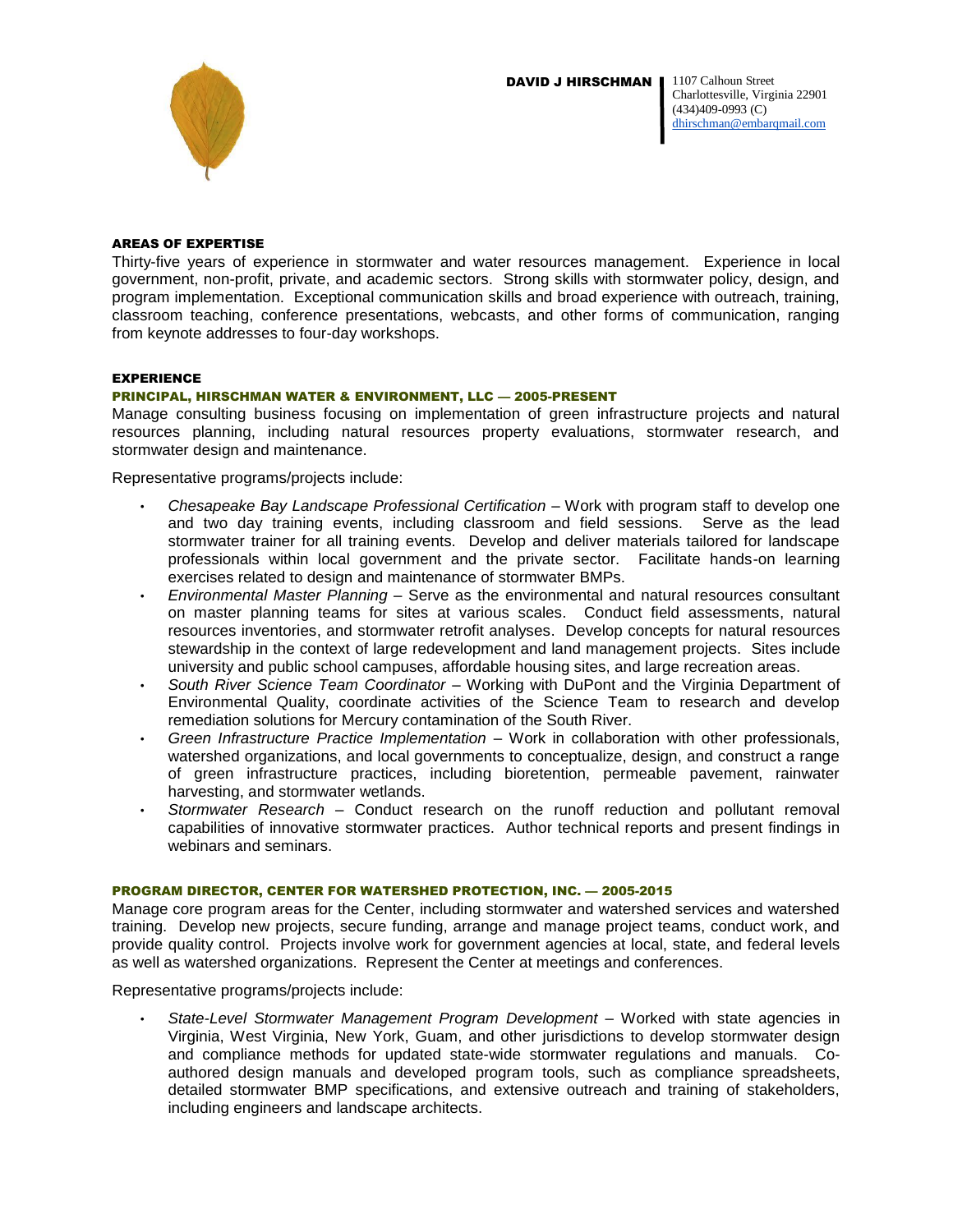

- *Managing Stormwater in Your Community* -- Worked with TetraTech and the Environmental Protection Agency to produce national guidance on the development and implementation of local stormwater programs. Work included development of a national guidance manual, stormwater model ordinance, webcasts, and training at national conferences and workshops.
- *Demonstration Stormwater Design Projects*  Designed numerous local stormwater demonstrations projects in Virginia, Pennsylvania, Guam, and other localities. Projects included bioretention and rain gardens, regenerative stormwater conveyance, rainwater harvesting, and permeable pavement.
- *Chesapeake Bay Stormwater Training Partnership*  Worked with partner organizations to provide training across the Bay Region on stormwater design, retrofitting, maintenance, and program development. Target audiences include design professionals, local and state government staff, and stormwater advocates.
- *Center for Watershed Protection Webcast Series*  Initiated, coordinate, and serve as moderator for successful webcast series on various watershed and stormwater topics. Work involves generating webcast topics, coordinating with guest speakers, providing quality control on presentations, and moderating live, online two-hour webcasts that generate an international audience.
- *Controlling Land Based Sources of Pollution to Coral Reefs*  Conduct training and watershed planning for NOAA's Coral Reef Program. Work directly with territory agencies and stakeholders to increase program capacity, develop policies, conduct watershed planning, and develop new tools to control land based sources of pollution. To date, have worked in Guam, Commonwealth of the Northern Mariana Islands, Hawaii, and Puerto Rico.

# WATER RESOURCES SPECIALIST, BIOHABITATS OF VIRGINIA — 2004-2005

Provided consulting services on innovative water management for sites and master plans, including water resources plans and ordinances, groundwater assessments, low-impact development design, identification of environmentally-sensitive areas, stormwater solutions, and watershed planning. Conducted staff development, training, and education programs for municipal water resources staff, environmental organizations, and the general public.

#### WATER RESOURCES INSTRUCTOR, UNIVERSITY OF VIRGINIA SCHOOL OF ARCHITECTURE — 2004-2005

Prepared and taught graduate level courses on water resources protection in site planning. Courses included lectures and field work.

#### WATER RESOURCES MANAGER, ALBEMARLE COUNTY, VIRGINIA — 1993-2004

Responsible for all facets of water resources program, including drinking water reservoir source water programs, stream protection, stormwater management, groundwater, comprehensive planning, policy coordination, and grants/budget management. Spearheaded development of water protection program; authored ordinance and design manual for implementation of drinking water reservoir protection program, streamside buffers, best management practices, and groundwater assessments. Coordinated stream assessment, stormwater master planning, and NPDES Phase II projects. Supervised water resources staff, and represented program at conferences and workshops.

## ASSOCIATE ANALYSIS, WASTE POLICY INSTITUTE — 1992-1993

Worked for research and policy institute assessing innovative groundwater and soil remediation technologies for application to Department of Energy waste sites. Researched and authored procedure for peer review evaluation of research and development activities concerning waste site clean-up.

# ENVIRONMENTAL POLICY INSTRUCTOR, VIRGINIA TECH DEPARTMENT OF URBAN AFFAIRS & PLANNING — 1992

Designed and taught undergraduate environmental policy course covering broad range of environmental policy issues, including energy, climate, water, waste, and biodiversity.

# RESEARCH ASSOCIATE, VIRGINIA TECH DEPARTMENT OF URBAN AFFAIRS & PLANNING — 1990-1992

Designed and implemented demonstration projects in five Virginia communities, including water supply planning, river corridor management, groundwater protection, citizen participation, and application of GIS technology. Authored several technical publications on various water resources topics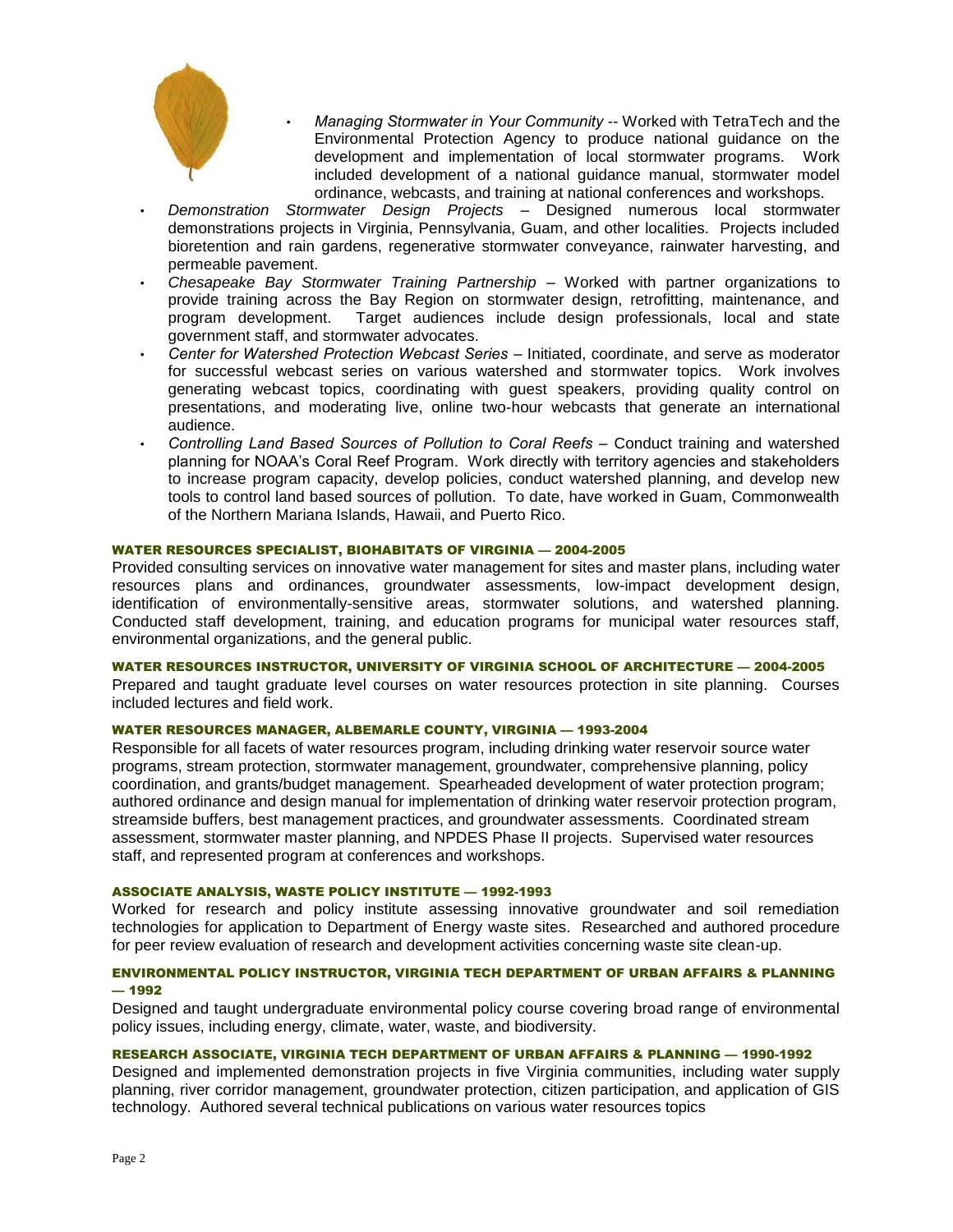## CO-DIRECTOR, SERVICE TRAINING FOR ENVIRONMENTAL PROGRESS, VANDERBILT UNIVERSITY — 1986- 1987

Responsible for day-to-day operation of university-affiliated non-profit environmental agency. Delivered technical assistance to community groups on wide range of water quality, waste management, and regulatory and policy issues. Worked directly with community liaisons to develop summer projects for undergraduate and graduate interns. Supervised interns and provided quality control on final projects and reports. Secured program funding from foundations and funding agencies.

# CO-DIRECTOR, STREAMWALK PROJECT, NORTH CAROLINA PUBLIC INTEREST RESEARCH GROUP — 1984-1985

Conducted research, outreach, and training to support biological and chemical stream monitoring in North Carolina. Coordinated laboratory testing between citizen monitors and university laboratories. Coauthored state-wide guide on water quality issues and monitoring in North Carolina.

## EDUCATION

Master of Urban & Regional Planning, Virginia Tech, 1991

BA, Biology, Duke University, 1983

## CONFERENCE PAPERS/WORKSHOPS/PRESENTATIONS (SELECTED)

"Stormwater BMPs: A Tale of Shaggy & Baldy," Central Virginia Nursery and Landscape Association, 2018.

"Stormwater Landscapes: Using Natural Plant Communities for Design," day-long workshop with Center for Urban Habitats, sponsored by Virginia Department of Game & Inland Fisheries, 2018.

"Ten Years Later: Updating the Runoff Reduction Method," International LID Conference, American Society of Civil Engineers, 2018.

"RiverWise Schools: Binford Middle School," Environment Virginia, 2018.

"Runoff Reduction Design Principles & Practices," part of a day-long pre-conference workshop on Innovations in Stormwater Management, Environment Virginia 2017.

Chesapeake Bay Landscape Professional Stormwater Sessions, lead presenter and facilitator for classroom and field sessions on stormwater BMPs (over a dozen sessions), 2016-2017.

"Introduction to Green Infrastructure" (webinar) and "Operation and Maintenance of Green Infrastructure Practices" (in-person session), Lake Champlain Basin Program, 2017.

"The Potential to Enhance Pollutant Removal in Bioretention and Sand Filters," Webcast for Chesapeake Stormwater Network, 2016

"Alternative Strategies to Deliver Urban BMPs" and "Stormwater BMP Design Innovations," Chesapeake Bay Partners' Retreat, session moderator and presenter, 2016.

Illicit Discharge Detection & Elimination (IDDE) Workshops, Co-presenter at four day-long workshops around Virginia to build local capacity for IDDE programs, 2016.

Georgia Stormwater Inspector Training, day-long workshop, University of Georgia and Georgia Environmental Protection Division, 2016.

"Innovative Stormwater Solutions" (Keynote), APWA Fall Conference & Stormwater Expo, Salt Lake City, UT, 2015.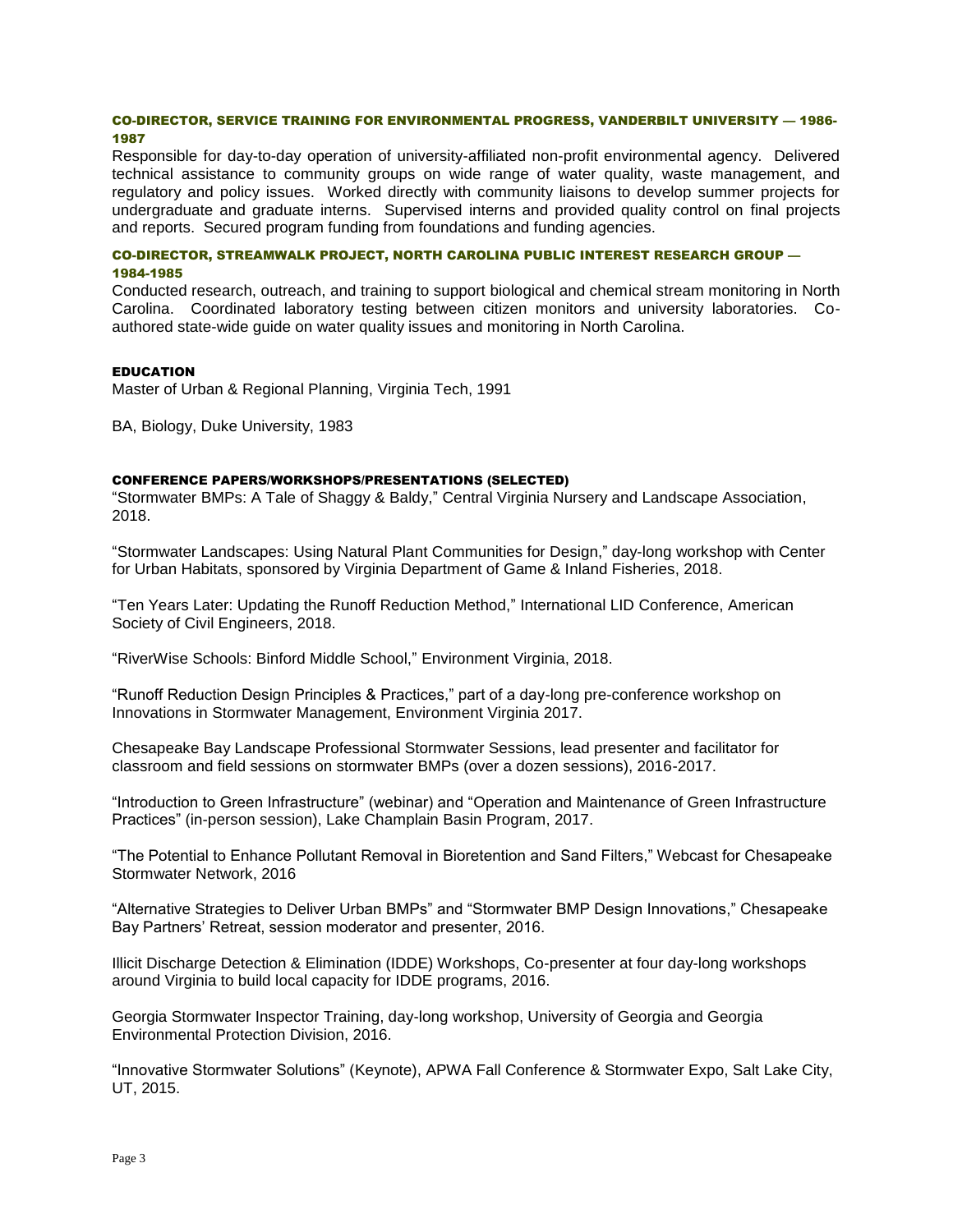"Improving and Protection Regional Water Quality: Best Practices for Riverfront Communities Training Series" (day-long workshop), Jordon River Commission, Salt Lake City, UT, 2014.

"Why IDDE is important and how it can help managers in meeting the Bay TMDL," APWA, Mid-Atlantic Chapter, Lynchburg, VA, 2015.

"Virginia DEQ Inspector Certification Training Refresher Course," various field and classroom one-day training sessions, Blacksburg, Charlottesville, Virginia Beach, Gainesville, Richmond, 2015.

"Illicit Discharges and Water Quality in the Shenandoah Valley," Environment Virginia, Lexington, VA, 2015.

"Pacific Island Watershed Institute II," workshop, National Oceanographic and Atmospheric Administration Coral Reef Program, CNMI Bureau of Environmental & Coastal Quality, Horsley Witten Group, Inc., Center for Watershed Protection, Inc., Saipan, CNMI, 2015.

"Raising the Bar: Green Stormwater Infrastructure Planning & Design" (2-day workshop), Vermont Department of Environmental Conservation, Burlington, VT, 2014.

"Making Connections: Practices, People, Policies" (Keynote), Iowa Water Conference, Iowa State University, Ames, IA, 2014.

"Western North Carolina Stormwater Summit" (two-day workshop), Land of Sky Regional Council, Asheville, NC, 2014.

"Virginia is for BMP Lovers," Virginia Water Environment Association, Roanoke, VA, 2013.

"A New Generation of Stormwater Manuals – Mainstreaming LID," 2013 International Low-Impact Development Symposium, Saint Paul, Minnesota.

"Six Blind Men and the Pollutant Trading Program," 2013 International Low-Impact Development Symposium, Saint Paul, Minnesota.

"On-Site Reuse of Greywater & Stormwater," National Academy of Sciences, Washington D.C., 2013.

"Bioretention," Stormwater Management: Challenges & Opportunities, Cabell Brand Center, Roanoke, VA, 2013.

"Guam Erosion and Sediment Control Training for Contractors, Designers, and Site Inspectors" (three-day workshop and certification), Guam Coastal Management Program, Guam EPA, NOAA, Horsley Witten Group, Center for Watershed Protection, 2012.

"Pacific Island Watershed Institute," workshop, 2011, National Oceanographic and Atmospheric Administration Coral Reef Program, Horsley Witten Group, Inc., Center for Watershed Protection, Inc., Oahu, HI.

"Emerging Regulatory Programs & The Next Generation of Stormwater Practices," workshop, with Doug Beisch, 2011, Half-Moon Seminars, Roanoke, VA.

"2010 Ohio Stormwater Conference, Keynote Address," Ohio Stormwater Association, Sandusky, OH.

"Clinch-Powell Clean Rivers Initiative Symposium, Keynote Address," The Nature Conservancy, Abingdon, VA, 2010.

"Adapting Stormwater BMPs to Tropical Watersheds & Coral Reef Protection," with Kelly Collins, StormCon, 2010, Forester Communications, San Antonio, TX.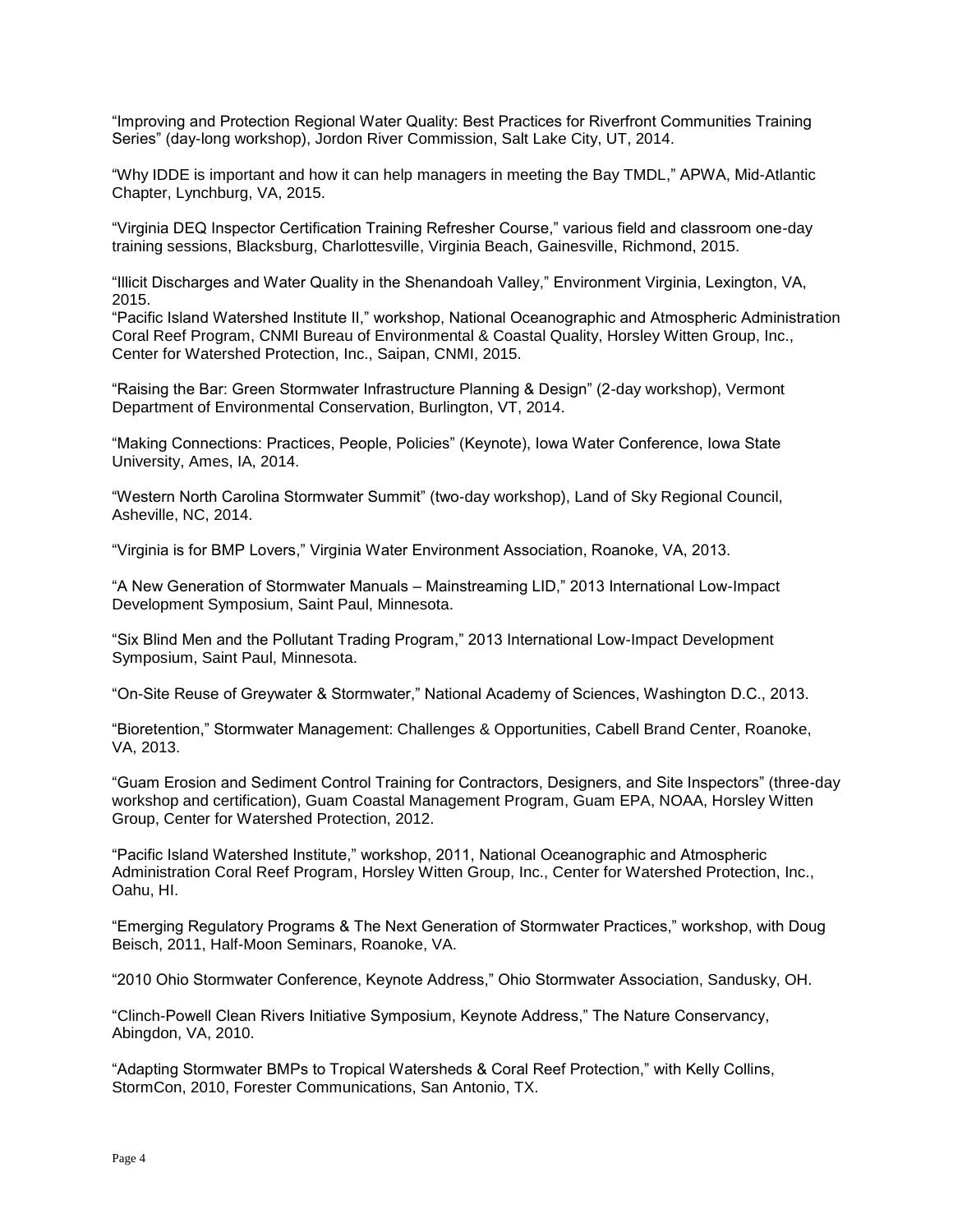"The Runoff Reduction Method as a Regulatory Compliance Tool," StormCon, 2010, Forester Communications, San Antonio, TX.

"The Art and Science of Stormwater Retrofitting," pre-conference workshop, Center for Watershed Protection, Inc. and Biohabitats, Inc., StormCon, 2009, Forester Communications, Anaheim, CA.

"The Extreme BMP Makeover: A Performance Survey of 200 Stormwater BMPs," with Laurel Woodworth, StormCon, 2009, Forester Communications, Anaheim, CA.

"Post-Construction, Smart Growth and Low Impact Development," pre-conference workshop, U.S. Environmental Protection Agency, Center for Watershed Protection, Inc., TetraTech, Inc., StormCon, 2009, Forester Communications, Anaheim, CA.

"Designing Better Development to Protect Water Quality on Guam," workshop, 2009, Guam Coastal Management Program, Guam Environmental Protection Agency, National Oceanographic and Atmospheric Administration Coral Reef Program, Horsley Witten Group, Inc., Center for Watershed Protection, Inc.

"Municipal Stormwater Management Workshop for CNMI," workshop, 2009, CNMI Department of Environmental Quality, National Oceanographic and Atmospheric Administration Coral Reef Program, Horsley Witten Group, Inc., Center for Watershed Protection, Inc.

"Tools for Effective Post-Construction Program Management," StormCon, 2008, Forester Communications, Orlando, FL.

"Stormwater Management: What's The Big Deal?" keynote address, Berks County Conservation District Stormwater Workshop, 2008, Berks County, PA.

"Case Study & Panel Discussion: Using LID in a Residential Subdivision," Clarity Workshop, 2006, Homebuilders Association of Virginia, Virginia Department of Conservation & Recreation, Richmond, VA.

"The Low-Down on Low-Impact Development," with Joe Battiata, Virginia Engineers Conference, 2005, Williamsburg, VA.

"Stafford County Bioretention Inspection Training," 2005, Stafford County, VA.

"Trends and Cutting Edge Technologies in Green Building," Why Green Buildings Matter, 2004, Charlottesville Waldorf Foundation, Charlottesville, VA.

"Municipal Stormwater Demonstration Sites Help Spread the Word," Stormwater: Emerging Issue for Local Communities, 2004, N.C. State University, Water Resources Research Institute, Asheville, NC.

"Mainstreaming Biofiltration as a Stormwater Practice," Putting the LID on Stormwater Management! 2004, U.S. Environmental Protection Agency and Prince Georges County, MD, College Park, MD.

"Water: Local Activities in Water Supply Planning," Environment Virginia, 2004, Virginia Military Institute, Lexington, VA.

"Stormwater Technologies and Techniques," with Joe Battiata, After the Storm, 2004, Rivanna Regional Stormwater Education Partnership, Charlottesville, VA.

"Development and Water Resources Issues," Virginia Rural Planning Caucus Conference, 2003, Mountain Lake, VA.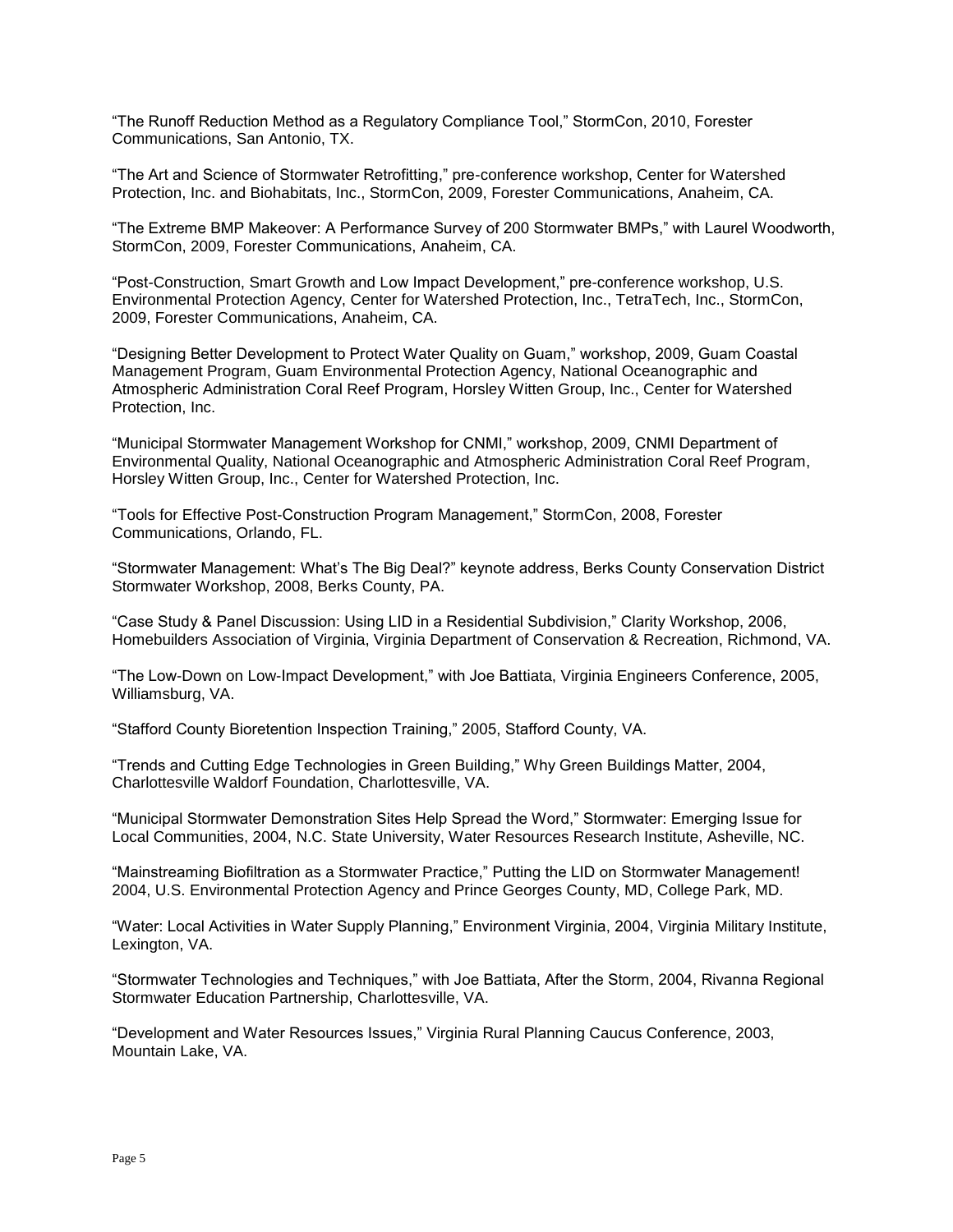"Local Buffer Management – Waterway Buffer Zones in Albemarle County," with Stephen Bowler, Virginia Watershed Management Conference, 2002, Virginia Department of Conservation & Recreation, Fredericksburg, VA.

"Water Issues for Rural Areas," Virginia Rural Planning Caucus Conference, 2001, Mountain Lake, VA.

"Groundwater Issues Confronting Local Water Resource Planners and Managers, Ground-Water Availability & Vulnerability in the Piedmont and Blue Ridge, 2001, U.S. Geological Survey, Richmond, VA.

"Comprehensive Stormwater Management and Land Development," Environment Virginia, 2001, Virginia Military Institute, Lexington, VA.

"A Planner's Guide to Stormwater Management," Annual Virginia Planning Conference, 1999, Virginia Chapter of the American Planning Association and the Virginia Citizens Planning Association, Charlottesville, VA.

"In Suspect Watershed Terrain," 10<sup>th</sup> Virginia Water Conference, 1997, Virginia Lakes & Watershed Association, Fredericksburg, VA.

"Albemarle County Ordinances and River Overlays," On the Riverfront: Rural to Urban Strategies for Riverfront Development and Management, Virginia Chapter of the American Society of Landscape Architects, 1996, Richmond, VA.

"Reflections on the June '95 Flood: The Ecology and Politics of Emergency Restoration," 9th Annual Virginia Water Conference '96, Virginia Lakes & Watershed Association, Staunton, VA.

### ARTICLES/BOOK CHAPTERS

Hirschman, D. and Battiata, J., *Urban Stormwater Management: Evolution of Process and Technology*, chapter in Sustainable Water Management in Urban Environments, Ed. Dr. Tamim Younos and Dr. Tammy Parece (in publication, Springer International Publishing).

Hirschman, D. Caraco, D., and Drescher, S., Linking Stormwater and Climate Change: Retooling for Adaptation, Watershed Science Bulletin, Association of Watershed & Stormwater Professionals, Spring, pp. 11-18, 2011.

Hirschman, D. and Collins, K., Adapting Stormwater BMPs for Tropical Watersheds and Coral Reef Protection, Water Resources Impact, American Water Resources Association, Volume 12, No. 4, pp. 11 – 14, July 2010.

Foraste, A. and Hirschman, D., A Methodology for using Rainwater Harvesting as a Stormwater Management BMP, proceedings, 2010 Low-Impact Development Conference, American Society of Civil Engineers, San Francisco, CA.

#### GUIDANCE MANUALS, PAPERS & REPORTS

Hirschman, D., Hoffmann, G., Hathaway, J., Lindow, K., Aguilar, M., Schueler, T., Wood, D., *Runoff Reduction Revisited,* for Government of the District of Columbia, Department of Energy & Environment, 2018.

Hirschman, D., Hathaway, J., Lindow, K., Aguilar, M., Schueler, T., *Updating the Runoff Reduction Method,* for Metro Government of Nashville & Davidson County, Tennessee, Metro Water Services, 2018.

Hirschman Water & Environment, LLC, *Performance Enhancing Devices for Stormwater BMPs: Fact Sheet for Internal Water Storage, Water Treatment Residuals, Biochar, and Vegetation,* for Center for Watershed Protection, 2018.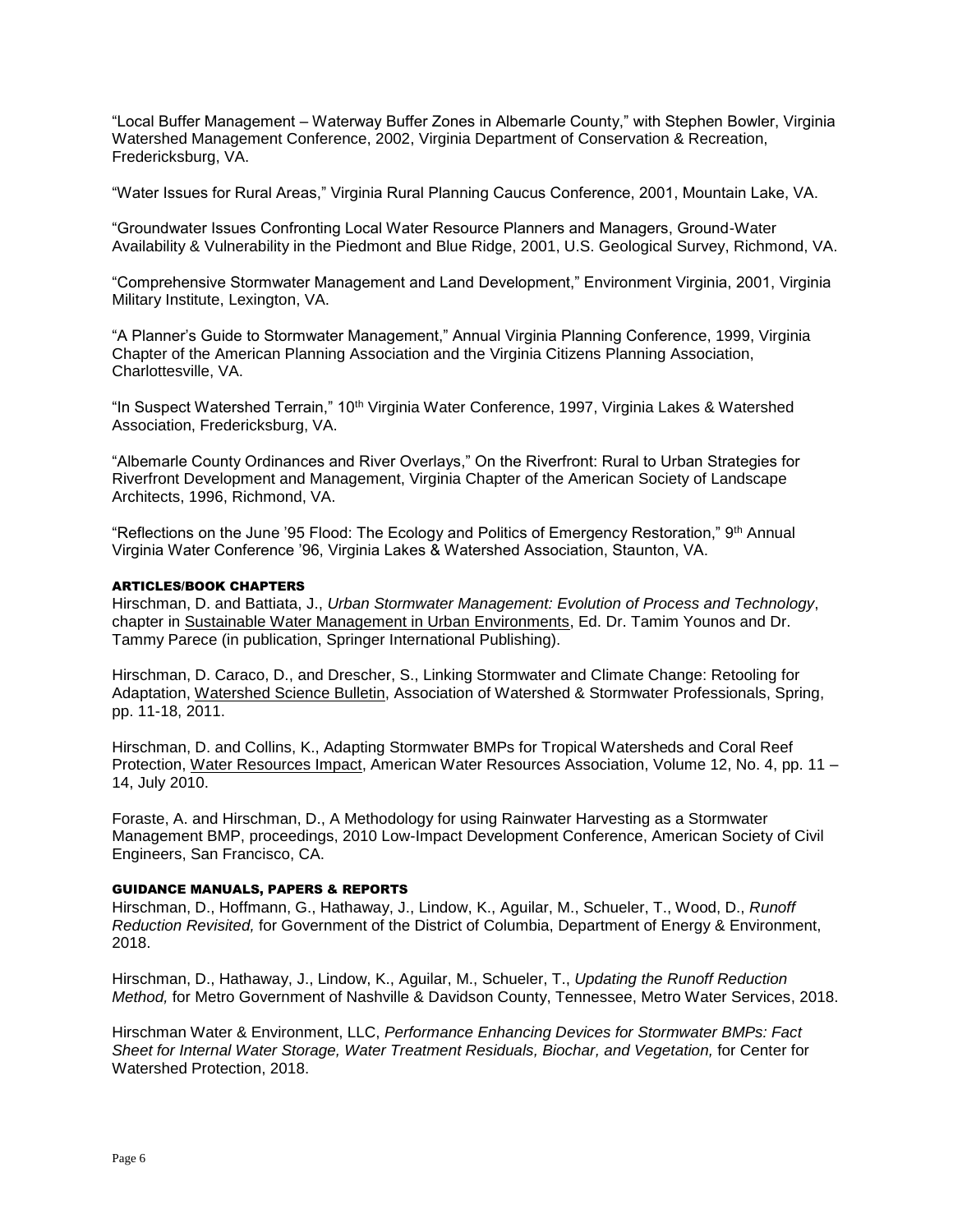Watershed Consulting Associates, LLC and Hirschman Water & Environment, LLC, *Green Infrastructure*  for Stormwater Management: Guidance for Municipal Officials in New York's Lake Champlain Basin, Lake Champlain Basin Program, 2017.

Hirschman, D., Seipp, B., and Schueler, T., *Performance Enhancing Devices for Stormwater Best Management Practices,* Chesapeake Stormwater Network, 2017.

Horsley Witten Group, Inc. and Hirschman Water & Environment, LLC, *Coral Watershed Assessment Tool: Decision Support for Prioritizing Threats and Restoration Actions,* National Fish & Wildlife Foundation, 2017.

Center for Watershed Protection, Inc., *Illicit Discharge Detection and Elimination Field Guide: How to Identify and Quickly Report Pollution Problems*, Central Shenandoah Planning District Commission, 2014 (contributing author).

Center for Watershed Protection, Inc., *West Virginia Stormwater Guidance Manual*, West Virginia Department of Environmental Protection, 2012.

Horsley Witten Group, Inc. and Center for Watershed Protection, *Stormwater Management in Pacific and Caribbean Islands: A Practitioner's Guide to Implementing LID,* Prepared for: NOAA Coral Reef Conservation Program, 2013.

Center for Watershed Protection, Inc. and Downstream Strategies, *West Virginia Mitigation & Payment In Lieu Guidance,* West Virginia Department of Environmental Protection, 2013.

Cappiella, K., Hirschman, D., Stack, B., and Drescher, S., *Using Nutrient Credits and Offsets to Achieve Stormwater Compliance with the Chesapeake Bay TMDL: A Discussion Paper*, Center for Watershed Protection, 2013.

Center for Watershed Protection, Inc. and Williamsburg Environmental Group, Inc., *Nutrient Trading and Offsite Compliance in the State of Virginia and the Bay Watershed*, 2010.

Hirschman, D. Woodworth, L., and Drescher, S., *Stormwater BMPs in Virginia's James River Basin: An Assessment of Field Conditions and Programs*, Center for Watershed Protection, 2009.

Hirschman, D. and Kosco, J., *Managing Stormwater in Your Community: A Guide for Building An Effective Post-Construction Program*, EPA Publication No. 833-R-08-001, 2008.

Hirschman, D., Collins, K., and Schueler, T., *Technical Memorandum: The Runoff Reduction Method*, Center for Watershed Protection and Chesapeake Stormwater Network, 2008.

Schueler, T., Hirschman, D., Novotney, M., and Zielinski, J., *Urban Stormwater Retrofit Practices*, Version 1.0, Center for Watershed Protection, 2007.

Biohabitats, Inc., *Bioretention Guidance Manual*, Lake County, OH, 2005

Biohabitats of Virginia, Inc., *Stormwater Guidance Manual for the Water Protection Ordinance*, City of Charlottesville, VA, 2005

Hirschman Water & Environment, *Stream Buffer Mitigation Manual for the Water Protection Ordinance*, City of Charlottesville, VA, 2004

Hirschman, D., *Technology Choices for Water & Wastewater: Albemarle County's Rural Areas*, 2003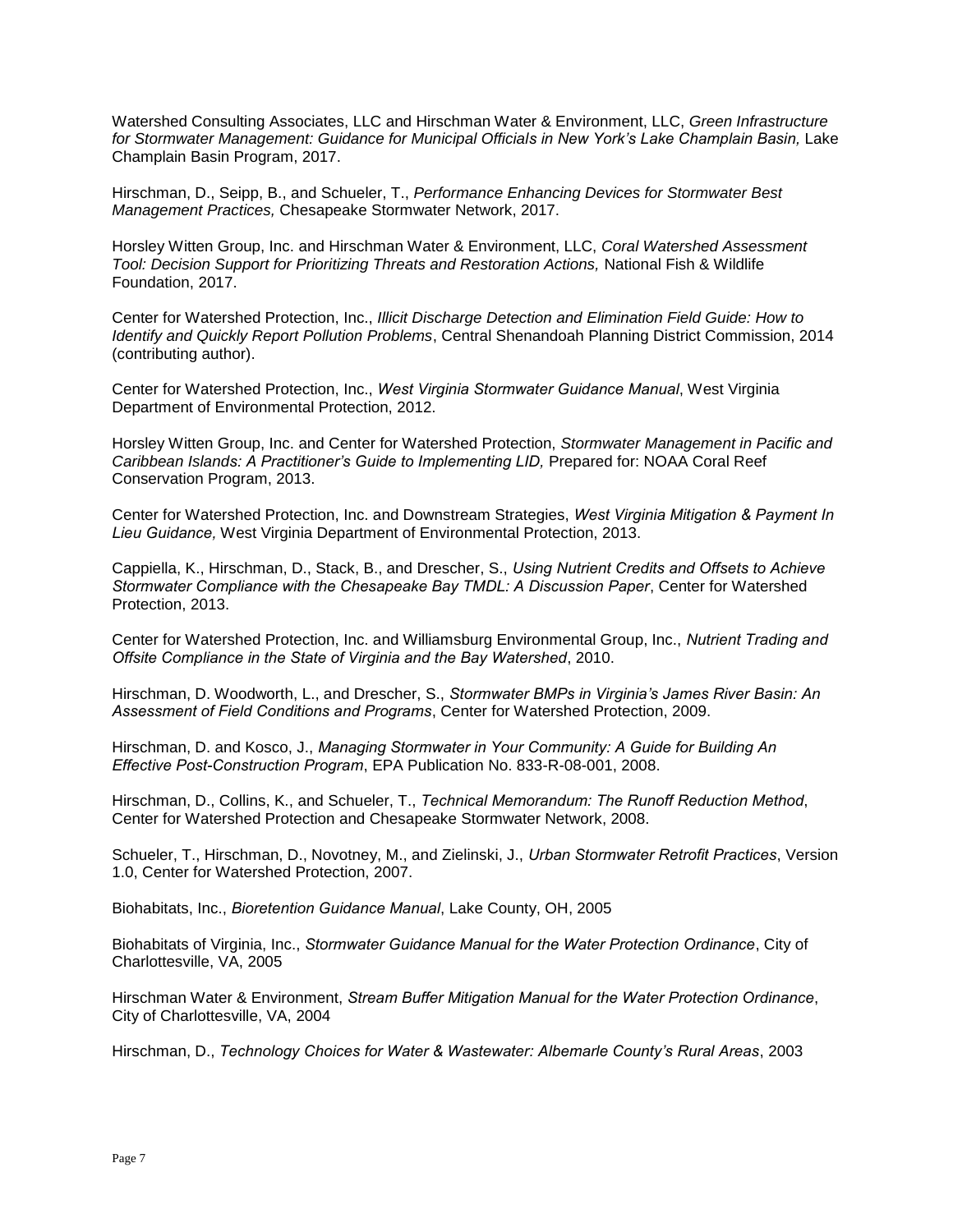Ross, B.B., Goodman, C.W., Hirschman, D.J., Parrott, K.R., and McCaskill, C.D., *Evaluation of Household Water Quality in Albemarle County, Virginia,* Virginia Tech Department of Biological Systems Engineering, 1996.

Hirschman, D., *Pilot Groundwater Study for the North Fork/South Fork Hardware Watershed*, Albemarle County, VA and Virginia Department of Conservation & Recreation, 1994.

Hirschman, D., Randolph, J., and Flynn, J., *The Can-Do Book of Local Water Resources Management*, College of Architecture and Urban Studies, Virginia Tech, 1991.

Hirschman, D., and Roth, R., *Case Studies of Local Water Resources Management in Virginia*, College of Architecture and Urban Studies, Virginia Tech, 1991.

Owens, W., and Hirschman, D., *Managing Water Resources at the Local Level: Regulatory and Non-Regulatory Programs*, College of Architecture and Urban Studies, Virginia Tech, 1991.

Hirschman, D. and Conn, D., *Recycling of Municipal Solid Waste: A Guidebook for Virginia Localities*, Virginia Tech, College of Architecture and Urban Studies, 1989

Hirschman, D. and Crate, S., *Citizens' Guide to Water Quality in North Carolina*, North Carolina Public Interest Research Group, 1985.

## PANELS, BOARDS, AND ADVISORY GROUPS

Chesapeake Bay Stakeholder Advisory Group, 2014-present

City of Charlottesville, Water Resources Advisory Committee, Former Chair, 2013 -- Present.

City of Charlottesville, Parks & Recreation Advisory Board, Former Chair, 2011 – 2018.

City of Charlottesville Stormwater Utility Credit Committee, 2013.

State Stormwater Performance Standards, Expert Panel, Chesapeake Stormwater Network and Chesapeake Bay Program, 2012.

Regulatory Advisory Panel, Virginia Stormwater Regulations, Virginia Department of Conservation and Recreation, 2010 – 2011.

Urban BMP Chesapeake Bay TMDL Advisory Group, Virginia Department of Conservation and Recreation, 2010.

Stormwater Offset Workgroup, Virginia Department of Conservation and Recreation, 2008.

Rivanna River Basin Commission, Technical Advisory Group, 2007 – present.

Green Infrastructure Center, Board of Directors, 2010 – present.

Certified Municipal Separate Storm Sewer System Specialist Council, Enviro-Cert International, 2010 – present.

South River Science Team, Expert Panel, Virginia Department of Environmental Quality, DuPont, Inc., 2010 – present.